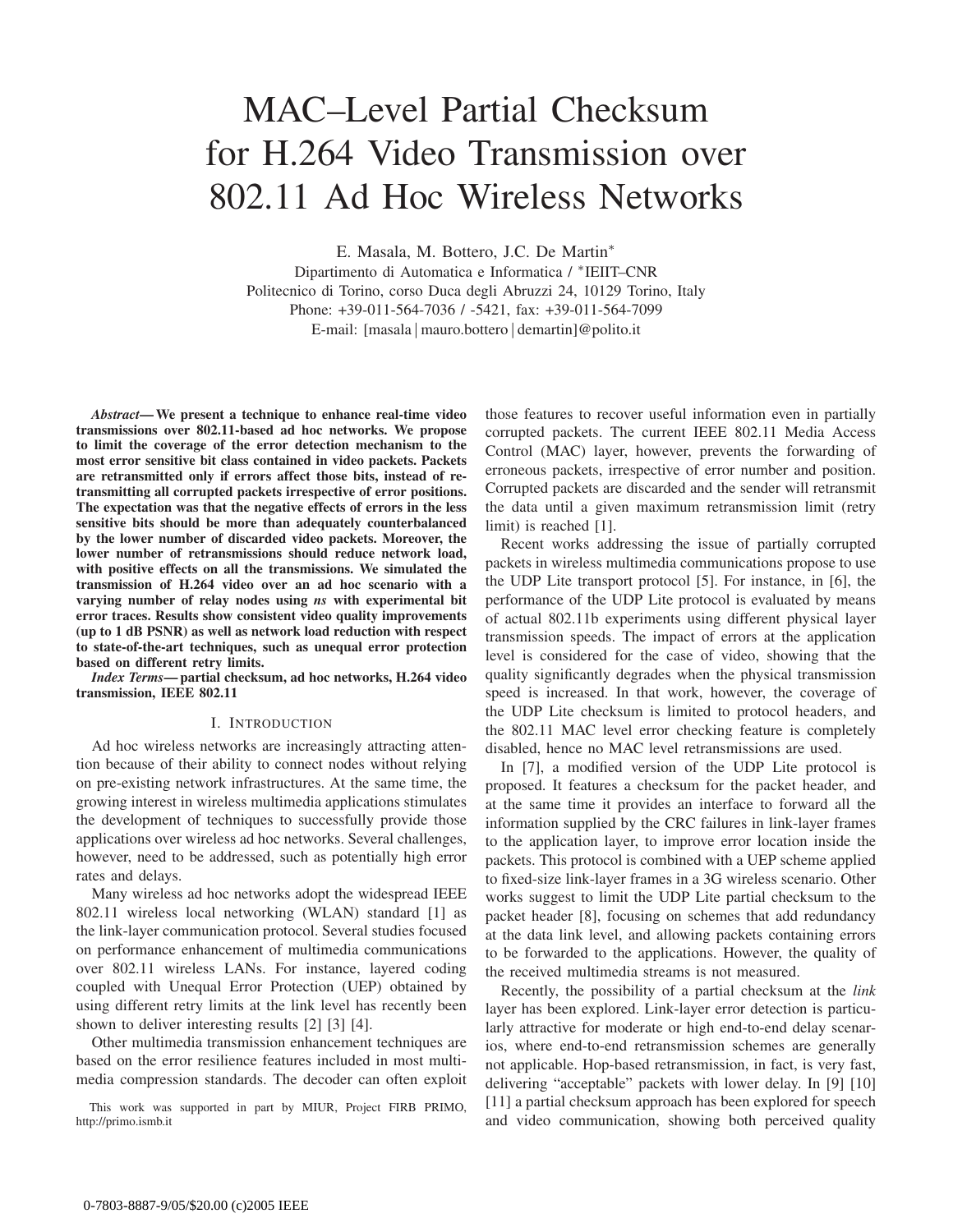and network performance improvements under several channel conditions.

In this paper we extend our previous work [11] on link-layer partial checksum transmission scheme for video transmission to the case of ad hoc networks, showing the suitability of the approach for this particular type of network. We propose a modification of the IEEE 802.11 link layer to better support video communications in ad hoc networks allowing partially corrupted packets to be forwarded by relay nodes (and not discarded). Video packets are retransmitted by the MAC protocol only if errors are detected in the most sensitive subset of the compressed bitstream, that —if corrupted would introduce noticeable visual artifacts into the decompressed video sequence. Results obtained simulating an ad hoc network with a variable number of relay nodes show that the negative effects of errors in the less sensitive bits are more than counterbalanced by the lower number of discarded video packets. Moreover, avoiding to retransmit corrupted but "acceptable" packets limits the network load with benefits that are particularly evident in ad hoc networks.

The paper is organized as follows. Section II describes the proposed partial checksum technique for wireless multimedia transmissions and analyzes its advantages. Section III describes an implementation of the partial checksum scheme for the specific case of H.264 video transmission. Section IV explains the experimental setup, including encoder configuration and simulation scenario. Results, including comparisons with reference schemes, are presented in Section V. Conclusions are drawn in Section VI.

## II. PARTIAL CHECKSUM FOR WIRELESS MULTIMEDIA

Wireless networks, unlike their wired counterparts, are prone to bit errors. As long as errors affect the less perceptually important data bits, modern multimedia applications can often deal with corrupted frames better than with lost ones by means of error resilient coder design and error concealment techniques. However, if the more perceptually important bits are corrupted, such as header data, the video quality may degrade considerably.

Recent video standards include a number of techniques to enhance the robustness of the compressed data streams [12], for instance the Reversible Variable Length Codes (RVLC) and the insertion of resynchronization markers. Other techniques, such as Data Partitioning (DP) and layered coding, provide an a priori classification and separation of bits according to their sensitivity to errors and losses. These coding modes are usually coupled with Unequal Error Protection (UEP) schemes to take advantage of the different error sensitivity of the various classes or layers.

The UDP Lite protocol [5] is a proposal to introduce a partial checksum at the transport level that protects only the header and the sensitive part of the payload of a UDP data unit. If an error occurs in the checksummed bits, the receiver should drop the packet, otherwise it is forwarded to the application. The usefulness of the transport level partial checksum, however, relies on the possibility to prevent the

| -Number of checksummed bits |                        |                      |
|-----------------------------|------------------------|----------------------|
| MAC.<br>header              | More<br>sensitive bits | Less sensitive bits  |
|                             | Checksummed bits       | Not checksummed bits |

Fig. 1. Data-type 802.11 MAC frame structure modified for partial checksum.

MAC layer from dropping corrupted packets. Moreover, partial checksum at the transport level implies that packet checking is performed only at the transmission end points. Therefore, UDP Lite supports only end-to-end error control mechanisms, and it cannot provide fast hop-by-hop retransmission unlike the 802.11 MAC level partial checksum that we propose. The benefit of fast hop-by-hop retransmission is particularly evident in scenarios characterized by high end-to-end delays, in which end-to-end retransmission-based robustness techniques are inapplicable.

In this paper we argue that, for 802.11-based ad hoc networks, a partial checksum approach at the *link layer*, coupled with data partitioning can improve the performance of video transmissions. The fundamental idea is that no error detection needs to be performed on the perceptually less relevant bits, which are forwarded even if corrupted. Application level error resilient techniques are then exploited to recover the maximum amount of useful information from the corrupted data. Note, however, that the MAC level checksum cannot be completely disabled due to the high bit error rate of wireless communications, hence the necessity of a partial checksum mechanism. MAC level headers, in fact, definitely need to be checked for errors to prevent misdelivered packets and to ensure the correct behavior of the 802.11 MAC protocol at each station. Moreover, higher level protocol headers, such as IP, UDP and RTP, need to be protected as well to ensure correct protocol operations.

We propose to design a flexible partial checksum mechanism introducing a two-byte fixed-length field before the payload that indicates how many bits from the beginning of the MAC frame must be considered to compute the frame FCS. The proposed frame structure is shown in Figure 1. In our proposal, UDP Lite is only used to allow a corrupted MAC payload to reach the application level.

Finally, note that the time needed to successfully send a MAC frame can be quite large when compared to the physical layer transmission time of a single MAC frame. A channel contention phase, in fact, is needed for each retransmission, and the contention window doubles after each unsuccessful retransmission. Limiting the MAC layer transmissions as much as possible, as done in the *link layer* partial checksum technique, delivers advantages in terms of increased network throughput and reduced load, which is particularly useful to enhance the performance of ad hoc networks.

# III. PARTIAL CHECKSUM FOR H.264 VIDEO **TRANSMISSION**

In our experiments, the data partitioning functionality of the H.264 standard [13] is employed to pack the bits in sensitivity order. The compressed video stream is subdivided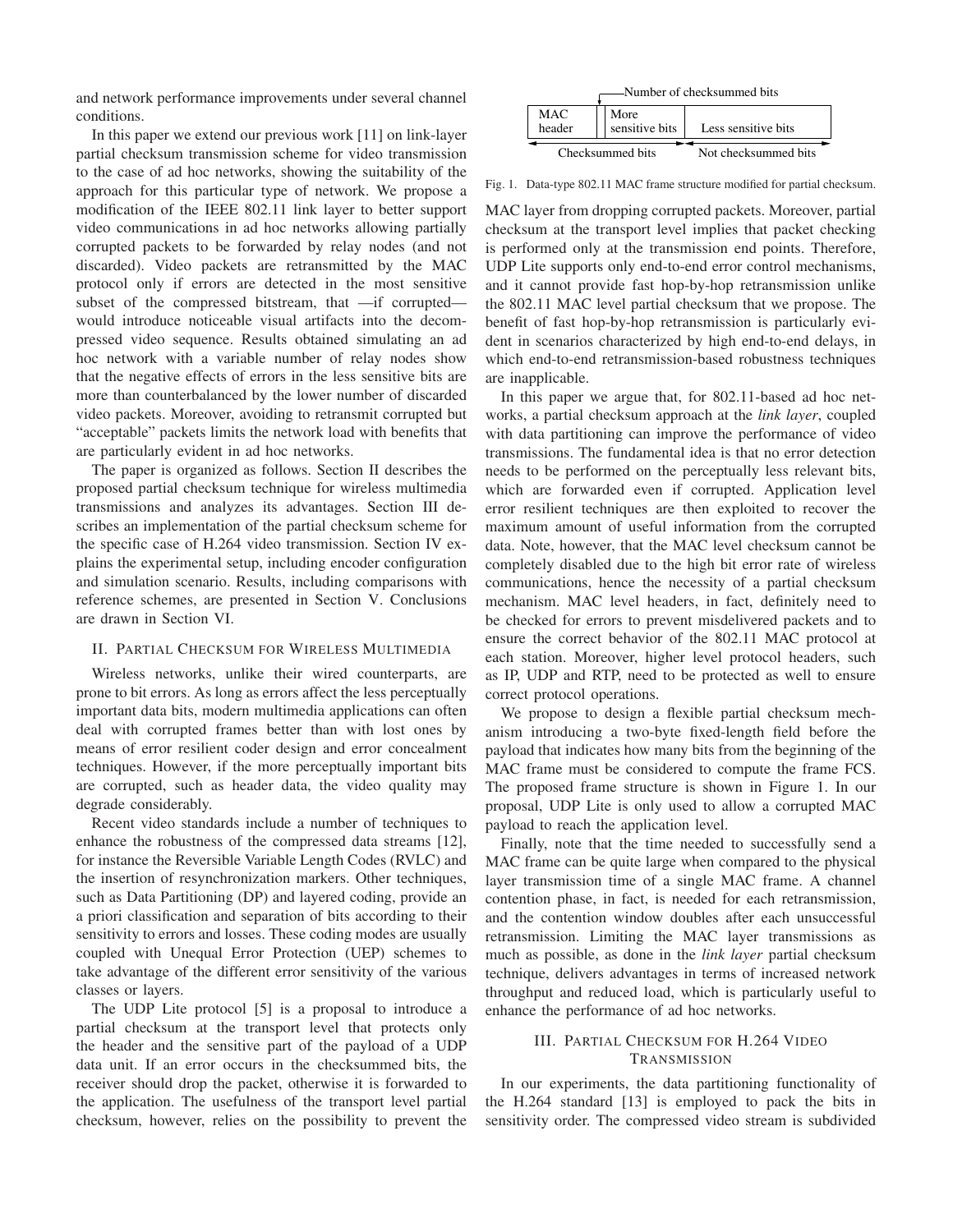|         | Class B $&$ C bits                                                                                                                         |
|---------|--------------------------------------------------------------------------------------------------------------------------------------------|
|         | Class $B \& C$ bits                                                                                                                        |
|         | Class B $&$ C bits                                                                                                                         |
|         |                                                                                                                                            |
|         |                                                                                                                                            |
| Headers | (a)   Headers $\vert$ Class A bits<br>$(b)$ Headers Class A bits<br>$(c)$ Headers Class A bits<br>Class A bits<br>Headers Class B & C bits |

Fig. 2. Comparison of transmission schemes: proposed partial checksum (a), full checksum (b), header-only partial checksum (c) and UEP (d). Both MAC and IP/UDP/RTP protocol headers are always protected. The shaded area represents the checksum coverage.

by the encoder into three partitions or classes. According to the standard, class A, the most important one, is used for headers, including macroblock headers, and for motion vector information. Class B and C are designed to contain the texture information of the various types of macroblocks. In the proposed partial checksum scheme, all the data belonging to a slice is arranged into a single packet. Class A bits are placed at the beginning of the packet, and their number determines the checksum coverage. The remaining part of the packet is filled with class B and C bits. The proposed packet structure is shown in Figure 2(a). Note that the encoder/packetizer is responsible to set the appropriate value in the two-byte field of the MAC packet that signals the amount of checksummed bits to the MAC layer. For non-video packets, this field is set to the MAC packet length.

To evaluate the performance of the proposed *partial checksum* scheme, Section V presents comparisons with three other transmission schemes. Two schemes, namely the *full checksum* and the *header–only partial checksum*, feature a different amount of checksummed bits per packet. In the full checksum scheme, shown in Figure 2(b), all the bits of each packet are included in the checksum computation, hence that scheme represents the standard 802.11 behavior. The header-only partial checksum scheme, illustrated in Figure 2(c), is based on the same principle of the proposed partial checksum, but it restricts the checksum computation to the bits of the MAC and transport level headers. Finally, an *unequal error protection* scheme, shown in Figure 2(d), has been implemented for comparison purposes. It uses the 802.11 standard checksum mechanism, but the H.264 partitions are placed into two separate MAC frames with different retry limits. Examples of such approach are described, for instance, in [3] [4]. The same retry limit value as in our proposed scheme is assigned to packets containing the H.264 A-type partition, while packets containing the H.264 B- and C-type partitions are sent only once.

Note that only the full checksum scheme is fully compliant with the current 802.11 standard; all the other schemes require either the partial checksum feature or the option to set a different retry limit for each packet class. Both features are not supported by the current 802.11 standard [1]. Proposals such as the 802.11e standard are expected to address some of these issues.

## IV. SIMULATION SETUP

Video sequences at QCIF resolution, 15 fps, are encoded with a fixed quantization parameter using the standard JM encoder, version 6.0a, modified to support standard-compliant data partitioning. The resulting bitrate is about 100 kbit/s. Each frame is subdivided into three slices, each one corresponding to three consecutive rows of macroblocks, thus 45 packets per second need to be transmitted for each flow. The mapping of the partitions into packets depends on the transmission schemes, as shown in Figure 2.

The following concealment techniques have been used. Packet losses are detected by means of the RTP sequence number. In all the schemes under test, we assume that any video unit (i.e. slice) whose class A bits are corrupted or lost cannot be decoded without introducing a large distortion, thus the whole video unit, including class B and C information, is considered lost. In this case, the decoder applies a temporal concealment technique that replaces the missing pixels with the ones in the same position in the previous frame. Header-only checksum technique excepted, class A bits —if received— are always correct because they are checksummed. For the header-only checksum scheme, instead, class A bits could be corrupted. In our implementation class A information is discarded if any syntax violation is detected during the class A decoding process. If the class A bits are correctly received and class B or C bits are available, the JM 6.0a decoder should take advantage of the bitstream error resilience to improve the quality in case of errors. Nevertheless in our implementation, for simplicity's sake, we decided to discard the corrupted B and C bits and to take advantage of the motion vector information included in the class A bits to improve the concealment technique. In this case, the missing pixels are replaced with the ones in the previous frame as pointed to by the motion vectors. This method establishes a lower bound on the performance of an error resilient decoder, because the not checksummed bits are not used at all to improve the quality of the received video, even when parts of them are correct. An improved error resilient decoder could, for instance, decode the not checksummed bits until it detects an error, and then discard the remaining part of the packet.

We consider the ad hoc wireless scenario shown in Figure 3. A wireless node transmits a video sequence to a wireless receiver, by means of a variable number of relay nodes, in presence of other concurrent video traffic. The *ns* network simulator [14] is used to simulate the network behavior. The 802.11 network bandwidth is set to 11 Mb/s. Each video stream is sent using the IP/UDP/RTP protocol stack. The RTS/CTS mechanism has been enabled to limit the number of packet collisions due to the hidden node problem typical of ad hoc scenarios. Bit-level error traces collected from actual transmission experiments in different indoor environments are used to model the wireless channel behavior. The procedure to collect traces is the same used in [11]. The traces present a clear bursty behavior when channel conditions are poor.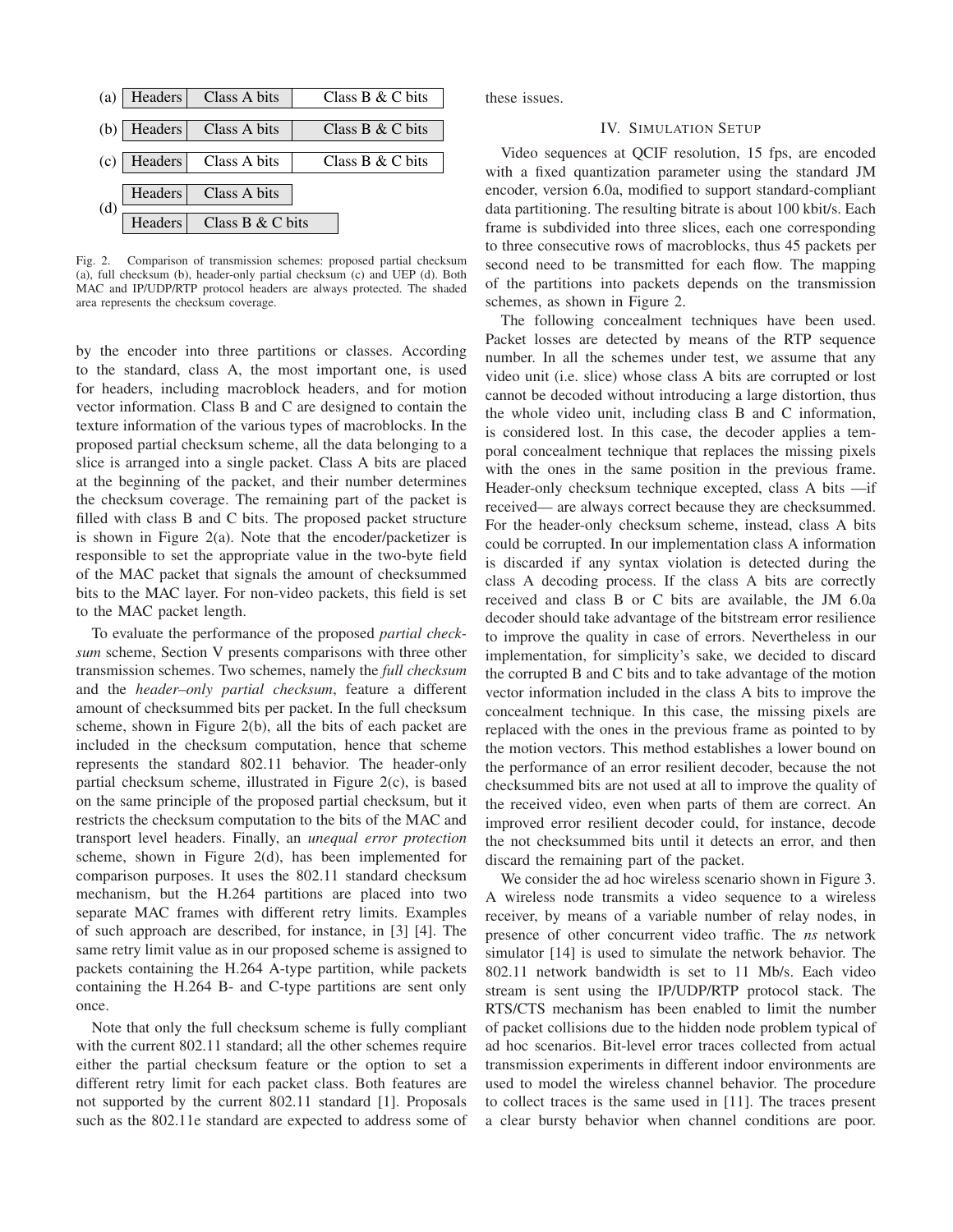

Fig. 3. Wireless ad hoc transmission scenario. The actual number of relay nodes depends on the simulation. Each dashed ellipse represents the coverage of the device in its center, thus each end-to-end transmission needs to traverse all relay nodes.



Fig. 4. Packet loss and corruption rate for the various transmission schemes. *Carphone* sequence. Retry limit is equal to two.

Bursts are limited in length and include sporadically correct bits. Each time the simulator needs to send a packet, it loads from the trace an amount of bits equal to the packet size, and then, depending on the position of the errors in the packet, it determines the outcome of the packet transmission.

## V. RESULTS

This section presents a simulative analysis of the proposed partial checksum technique. Results are presented for the *carphone* sequence, but similar results were obtained for the *foreman* sequence. In all the simulations, the retry limit is set to two.

Figure 4 shows the packet loss (PLR) and corruption (PCR) rate as a function of the number of relay nodes for different transmission schemes. The zero value implies that the wireless transmitter sends packets directly to the wireless receiver without using intermediate hops. Four additional concurrent video flows that use the same transmission scheme are present in the network. A packet is considered corrupted if it contains errors undetected by the checksum.

The lowest packet loss rate is offered by the header-only checksum scheme, but that scheme also presents the highest packet corruption rate. Packets are retransmitted, in fact, only



Fig. 5. PSNR performance of the various transmission schemes, for the *carphone* sequence. Retry limit is equal to two.

if errors affect the MAC or IP/UDP/RTP headers, a small fraction of the bits in the packets. The partial checksum technique presents a slightly higher packet loss rate but a much better packet corruption rate in comparison with the headeronly checksum scheme. No erroneous packets are delivered by the full checksum scheme, at the expense of a higher packet loss rate, compared to the previous techniques. The packet loss rate of the unequal error protection technique is higher when compared with the other techniques because the value concerns both the important packets and the less important packets that are transmitted only once. The packet loss rate of class A packets (not shown) is very similar to the one of the partial checksum scheme. The strong increase when more than two hops are present is due to the severe network load caused by the transmission of two packets for each slice.

To assess the effectiveness of the proposed partial checksum scheme, the impact of the corrupted packets on video quality needs to be evaluated. Figure 5 compares the PSNR performance of the four different transmission schemes as a function of the number of relay nodes. Simulation conditions are the same as in Figure 4. The playout buffer is set to 500 ms. The performance of all the schemes clearly decreases as the number of relay nodes is increased, due to the higher packet